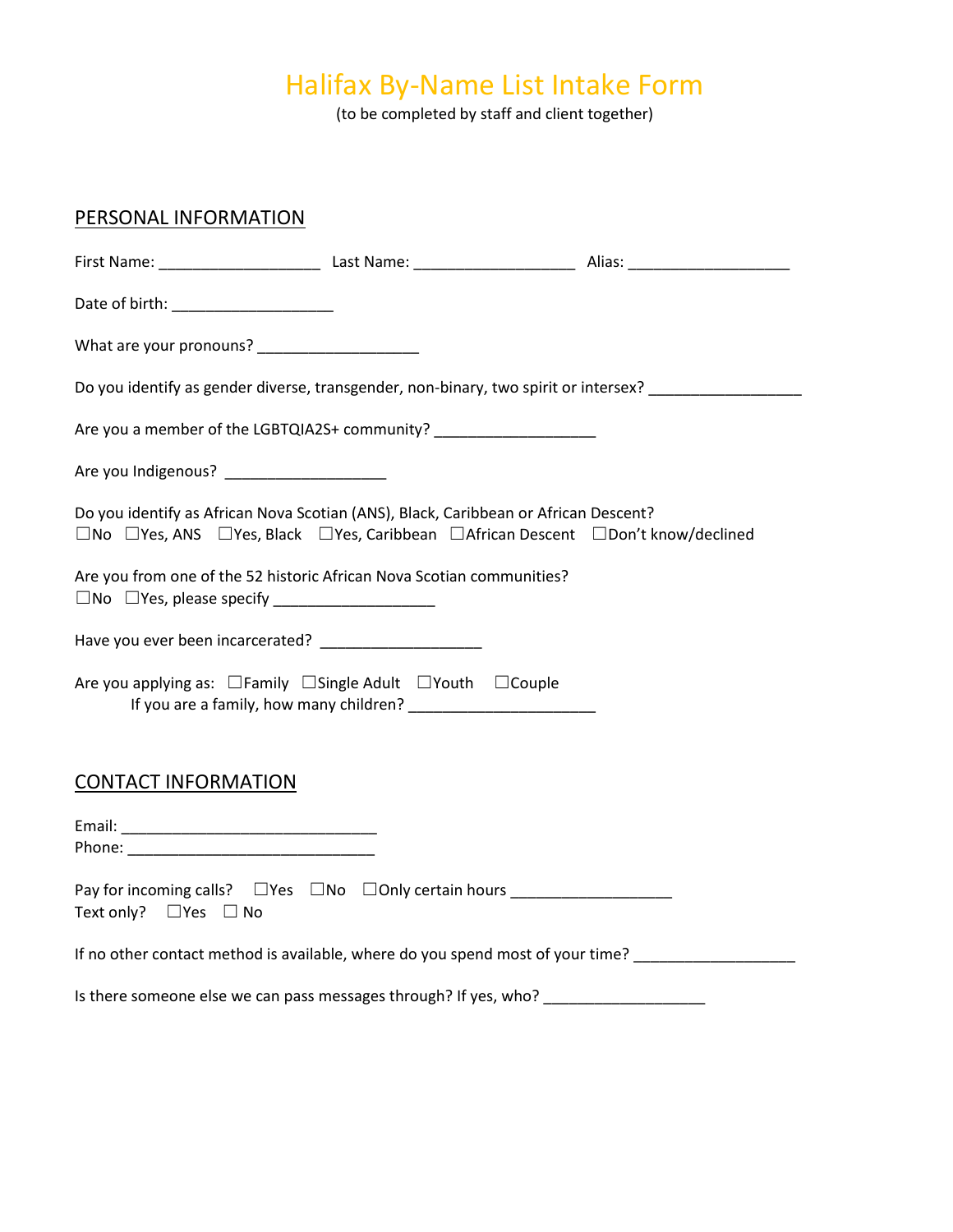### SITUATIONAL INFORMATION

| Current sleeping situation: $\square$ Emergency Shelter $\;\square$ couching $\;\square$ other $\;\square$                                                                                                                                                                                            |
|-------------------------------------------------------------------------------------------------------------------------------------------------------------------------------------------------------------------------------------------------------------------------------------------------------|
| Are you currently residing in any of the following temporary situations:<br>$\Box$ Correctional facility $\Box$ transitional housing program $\Box$ residential treatment (addictions) $\Box$ hospital $\Box$ acute care<br>What is your expected release or graduation date? _______________________ |
| How long have you been unhoused/homeless in the past year? ________ months<br>How long since you have lived in permanent stable housing? [[11] (years and months)                                                                                                                                     |
| Please check all that apply:                                                                                                                                                                                                                                                                          |
| $\Box$ I require an accessible unit (due to mobility issue)                                                                                                                                                                                                                                           |
| $\Box$ I am a veteran                                                                                                                                                                                                                                                                                 |
|                                                                                                                                                                                                                                                                                                       |
| $\Box$ I smoke cigarettes and/or cannabis                                                                                                                                                                                                                                                             |
| $\Box$ I am in late-stage alcohol use                                                                                                                                                                                                                                                                 |
| $\Box$ I am currently experiencing violence                                                                                                                                                                                                                                                           |
| $\Box$ I am leaving domestic violence                                                                                                                                                                                                                                                                 |
| $\Box$ I am actively engaged in sex work (whether for money, favours, drugs etc)                                                                                                                                                                                                                      |
| $\Box$ I have a history of involvement with Child Welfare services: $\Box$ as a parent $\Box$ as a child                                                                                                                                                                                              |
| $\Box$ I am a youth transitioning out of Child Welfare                                                                                                                                                                                                                                                |
| $\Box$ I have high usage of $\Box$ emergency health services $\Box$ police services $\Box$ corrections                                                                                                                                                                                                |
| $\Box$ have active and problematic drug or alcohol use (if yes, please complete section X)                                                                                                                                                                                                            |

☐I am female identifying/gender diverse and involved in criminal justice system (if yes, please complete section Y)

Is there anything else important that should be considered when matching you to your supports and/or housing? If so, indicate below.

### INTAKE STAFF INFORMATION

Staff Name: \_\_\_\_\_\_\_\_\_\_\_\_\_\_\_\_\_\_\_\_\_\_\_\_\_\_\_\_\_\_\_\_\_\_\_\_\_\_

Email: \_\_\_\_\_\_\_\_\_\_\_\_\_\_\_\_\_\_\_\_\_\_\_\_\_\_\_\_\_\_\_\_\_\_\_\_\_\_

Phone: \_\_\_\_\_\_\_\_\_\_\_\_\_\_\_\_\_\_\_

How long have you known the applicant? \_\_\_\_\_\_\_\_\_\_\_\_\_\_\_\_\_\_\_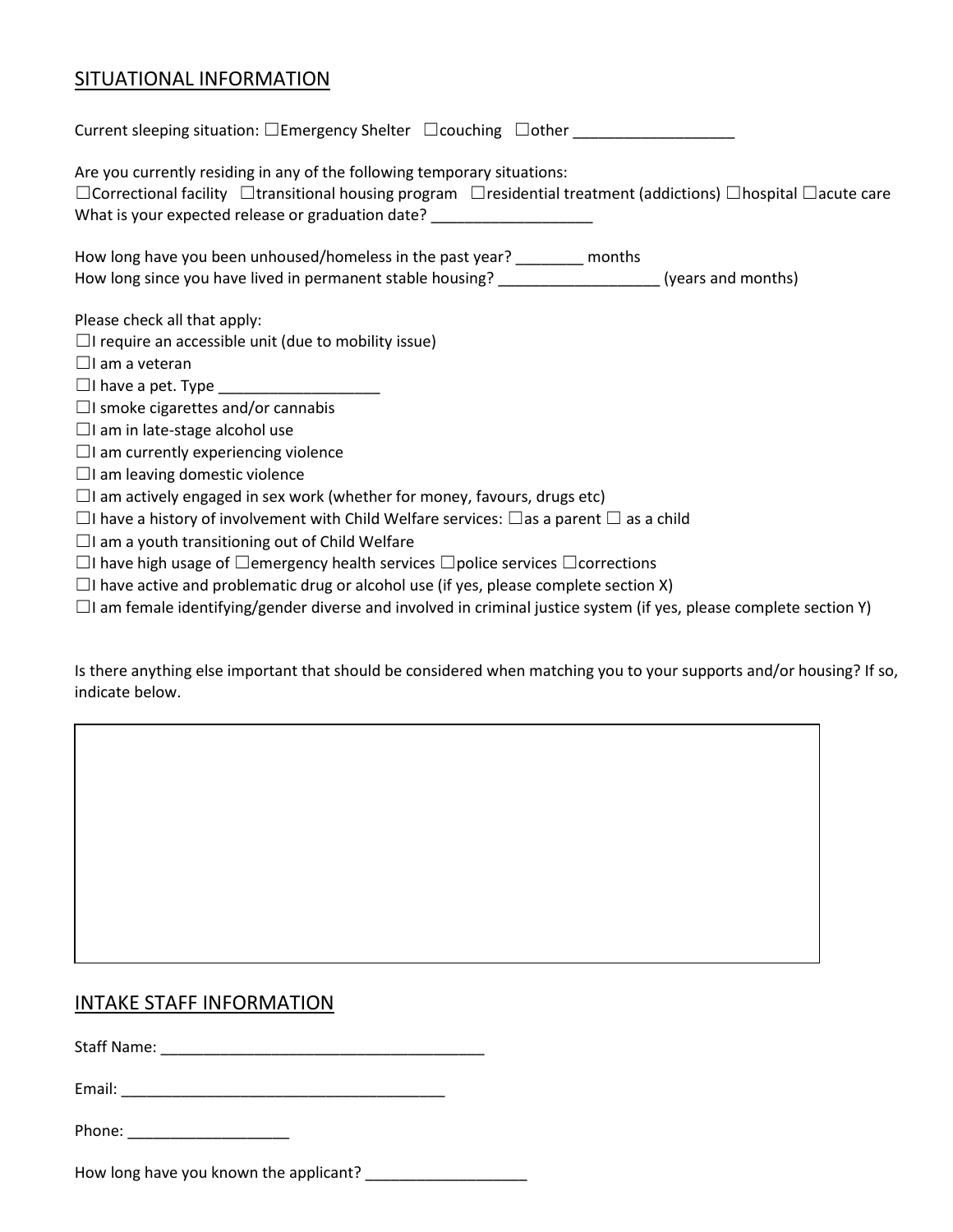### INTAKE AGENCY INFORMATION

Lead Agency: \_\_\_\_\_\_\_\_\_\_\_\_\_\_\_\_\_\_\_

Address: \_\_\_\_\_\_\_\_\_\_\_\_\_\_\_\_\_\_\_\_\_\_\_\_\_\_\_\_\_\_\_\_\_\_\_\_\_\_

Phone:  $\blacksquare$ 

### SECTION X (only if answered yes to applicable question in above section)

If you have active or problematic drug or alcohol use, are you willing to participate in harm reduction services and programs (such as the Overlook)? \_\_\_\_\_\_\_\_\_\_\_\_\_\_\_\_\_\_\_

What type of drugs or alcohol (including non-beverage) do you currently use? Please list.

Have you used any other substances in the last 3-6 months? Please list.

Have you been evicted or lost housing because of the behaviours associated with your drug/alcohol use? (issues with guests, noise, illegal activity, hoarding, damage, etc)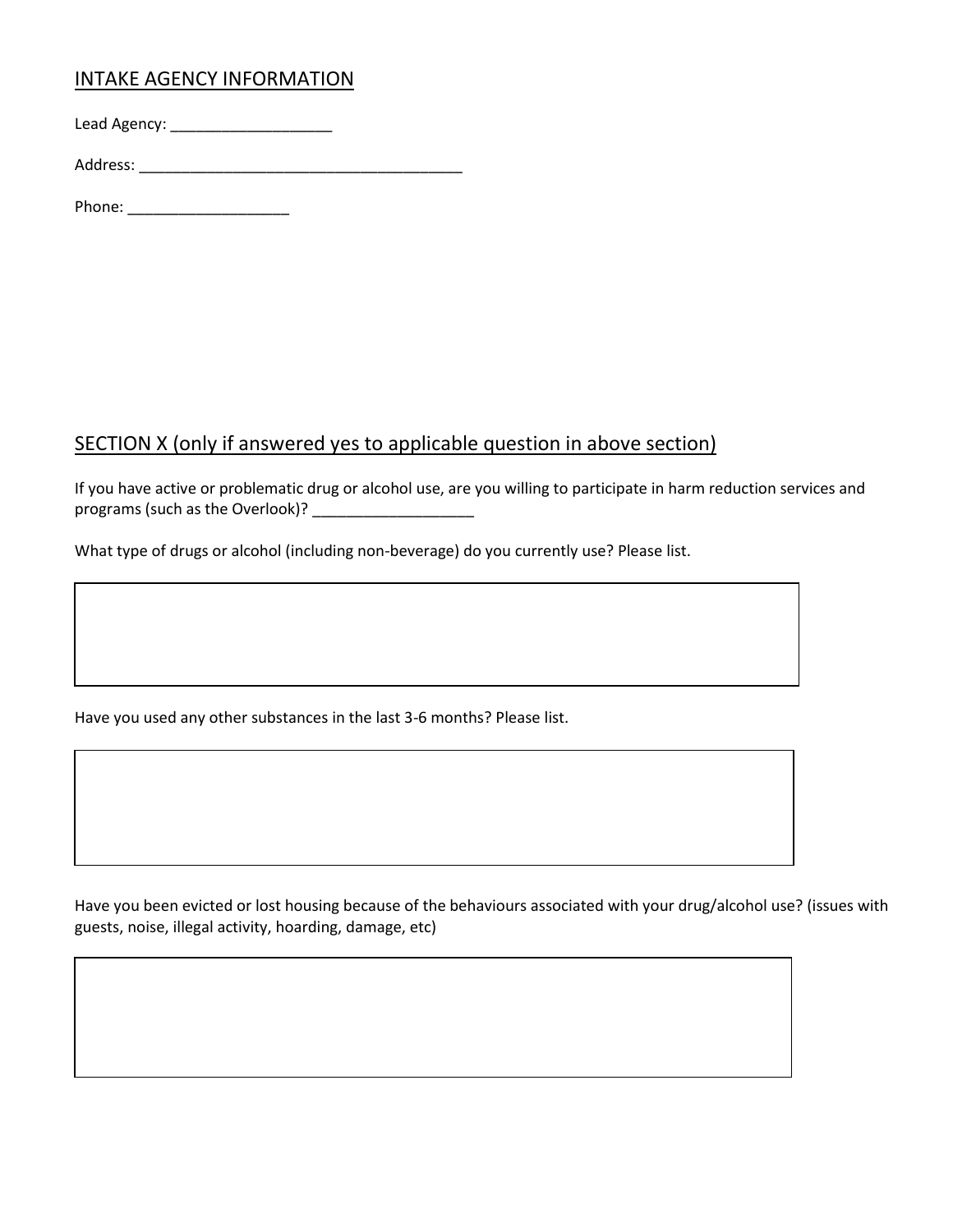| If you currently use alcohol, have you experienced any of the following in the last 3-6 months:<br>$\Box$ Black outs?                                                                              |  |  |  |  |
|----------------------------------------------------------------------------------------------------------------------------------------------------------------------------------------------------|--|--|--|--|
| $\Box$ Withdrawal seizures?                                                                                                                                                                        |  |  |  |  |
| $\Box$ Accessed, or tried to access, withdrawal services (detox)?                                                                                                                                  |  |  |  |  |
| □ Accessed an emergency room or EHS because of your alcohol use?                                                                                                                                   |  |  |  |  |
|                                                                                                                                                                                                    |  |  |  |  |
| $\Box$ Interacted with police or mobile crisis because of your alcohol use?                                                                                                                        |  |  |  |  |
| If yes, how many times? ____________________                                                                                                                                                       |  |  |  |  |
| If you currently use drugs/substances, have you experienced any of the following in the last 3-6 months:                                                                                           |  |  |  |  |
| $\Box$ Overdose or over-amping?                                                                                                                                                                    |  |  |  |  |
|                                                                                                                                                                                                    |  |  |  |  |
| $\Box$ Withdrawal symptoms?                                                                                                                                                                        |  |  |  |  |
| □ Accessed or tried to access withdrawal management services?                                                                                                                                      |  |  |  |  |
| □ Accessed an emergency room or EHS because of your drug use?                                                                                                                                      |  |  |  |  |
| If yes, how many times? _______________________                                                                                                                                                    |  |  |  |  |
| □Interacted with police, corrections or mobile crisis because of your drug use?                                                                                                                    |  |  |  |  |
| If yes, how many times? _______________________                                                                                                                                                    |  |  |  |  |
| If you currently use drugs/substances, how do you use (select all that apply):                                                                                                                     |  |  |  |  |
| $\Box$ Intravenously                                                                                                                                                                               |  |  |  |  |
| $\square$ Smoke                                                                                                                                                                                    |  |  |  |  |
| $\square$ Snort                                                                                                                                                                                    |  |  |  |  |
| $\Box$ Ingest/swallow                                                                                                                                                                              |  |  |  |  |
| $\Box$ Inhalants                                                                                                                                                                                   |  |  |  |  |
| $\Box$ Topical absorption (skin)                                                                                                                                                                   |  |  |  |  |
| $\Box$ Suppository                                                                                                                                                                                 |  |  |  |  |
| Are you currently on probation or have unresolved matters before the court? ________________________                                                                                               |  |  |  |  |
| Do you currently have debts/owe money because of your drug/alcohol use? _______________                                                                                                            |  |  |  |  |
| Have you been told by a doctor/nurse (or have concerns or worries) that you may have issues with your heart, lungs,<br>liver, blood or brain because of your drug/alcohol use? ___________________ |  |  |  |  |
| If given the opportunity would you engage with any of the following:                                                                                                                               |  |  |  |  |
| $\Box$ Individualized harm reduction safety planning (ways in which you, peers and staff can work together to enhance your<br>safety)                                                              |  |  |  |  |
| $\Box$ Harm reduction counselling                                                                                                                                                                  |  |  |  |  |
| $\Box$ Nurse led harm reduction services                                                                                                                                                           |  |  |  |  |
|                                                                                                                                                                                                    |  |  |  |  |

□In house educational programming on a variety of topics selected by tenants

☐Peer support (as either the peer accessing the support or the peer offering the support)

☐Restorative justice/conflict resolution processes (around issues with neighbours or behaviours that endanger your tenancy)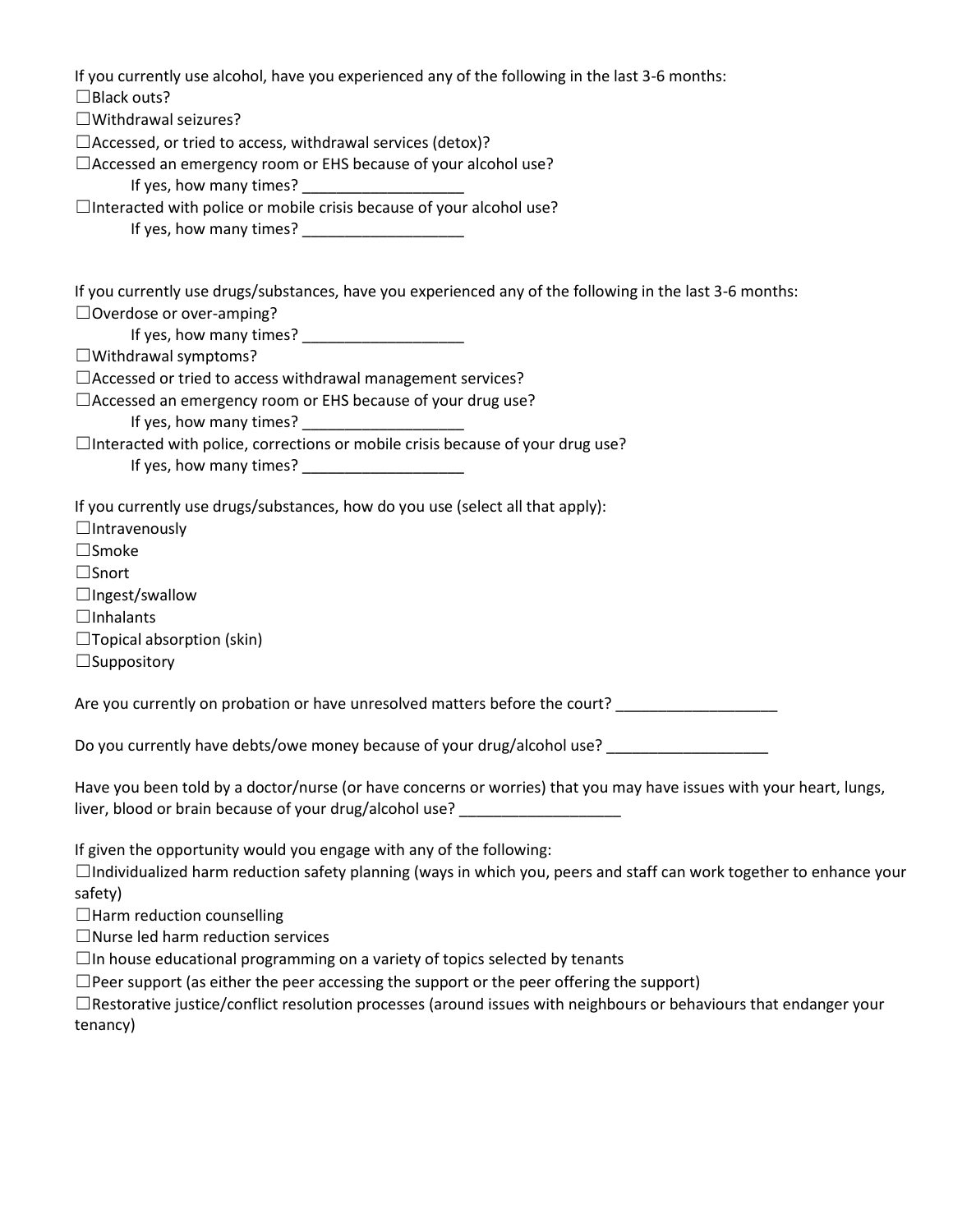### SECTION Y (only if answered yes to applicable question in above section)

### **ELIGIBILITY**

Are you:

- ☐Woman/Gender Diverse aged 18+
- $\Box$ Involved in the criminal justice system
- ☐Homeless or at risk of homelessness
- $\Box$ Require 24/7 care and support
- ☐Able to live communally with 14 other residents
- ☐Have an income source to pay rent of \$535 (IA, pension, OAS, wages, etc)
- ☐Willing to work with on site supports

#### REASON FOR SERVICE

☐Exiting a jail or prison

- $\Box$ Residing in a homeless shelter
- ☐Currently unsheltered/couch surfing
- ☐Being evicted/discharged from housing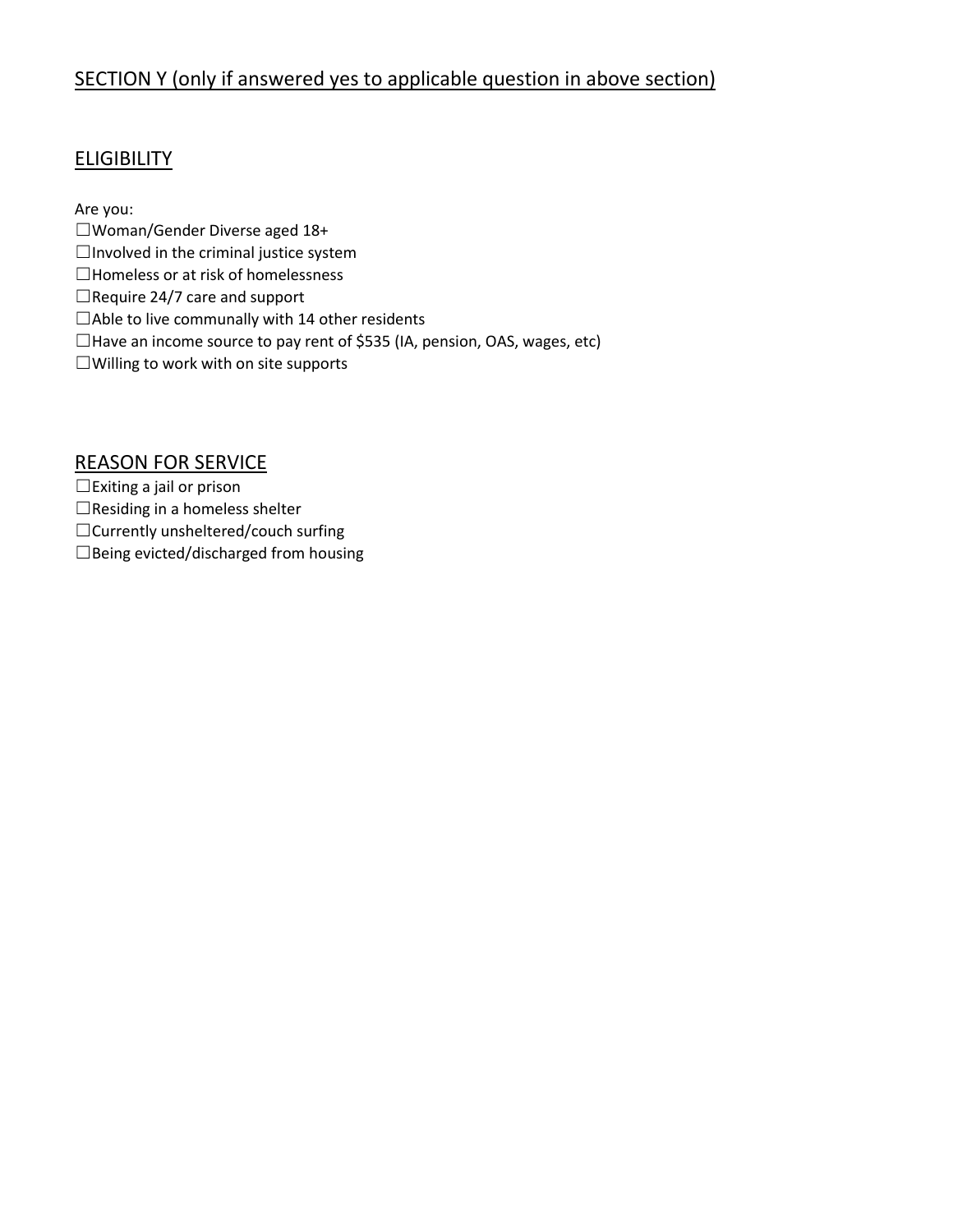# Halifax By-Name List Consent Form

By signing below, I  $\qquad \qquad \qquad$  , give permission for my personal information to be included on the Halifax By-Name List.

- $\checkmark$  I understand that the following information will be added to the By-Name List:
	- My name, date of birth and all information on the By-Name List Intake Form
	- My current housing situation
	- My contact information
	- My VI-SPDAT assessment
	- Any other relevant information to assist in my housing placement
- $\checkmark$  I understand that non-profit housing providers and housing support providers will be forwarded my referral and VI-SPDAT should I be prioritized for a vacancy. This informs their process as they decide who to offer the housing or support opportunity.
- $\checkmark$  I understand that I will be contacted by participating agencies to tell me about housing and/or support services when they become available.
- $\checkmark$  I understand that the following agencies will have access to my information on the By-Name List for the purpose of adding my name and updating my status:
	- 902 Man Up Housing Support
	- Adsum for Women and Children
	- **Brunswick Street Mission**
	- Coverdale Courtwork Society
	- DAL Housing Support
	- Elizabeth Fry Society
	- John Howard Society
	- Mi'kmaw Native Friendship Centre
	- MOSH Housing First
	- Out of the Cold Shelter
	- Phoenix Youth Shelter
	- Sackville Area Warming Centre
	- Salvation Army
	- Shelter Nova Scotia
	- Souls Harbour Rescue Mission
	- Stepping Stone
	- Welcome Housing
	- YWCA Housing Support

 $\checkmark$  I understand that I can request to have my name removed from the By-Name List at any time.

| Name (First and Last): |       |
|------------------------|-------|
| Signature:             | Date: |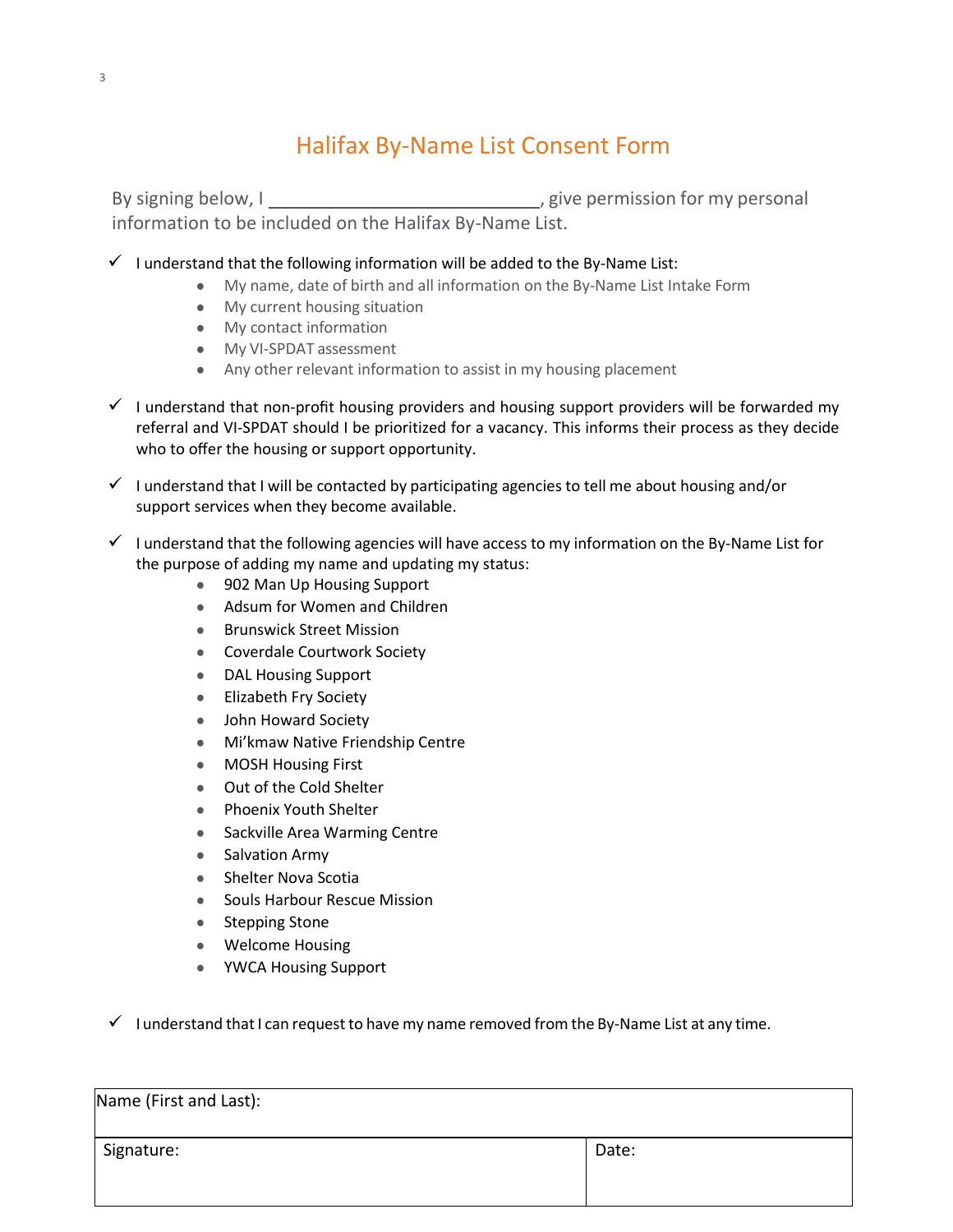## Support and Housing Preference Form

Please take time to complete the following questions. Your answers will help us to understand your preferences when matching you to potential housing or caseload vacancies. If you do not have a preference when you read a question, please write NP in the space provided.

#### **Housing preferences**

| 1. Which of the following are your preferences for housing?                                                                                                                                                                                                                                        |  |  |  |  |  |
|----------------------------------------------------------------------------------------------------------------------------------------------------------------------------------------------------------------------------------------------------------------------------------------------------|--|--|--|--|--|
| Independent apartment? □ Yes<br>$\Box$ No<br>$\bullet$<br>Shared accommodations or rooming house? $\Box$ Yes<br>$\Box$ No<br>$\bullet$<br>Supportive housing?<br>$\Box$ Yes<br>$\Box$ No<br>$\bullet$                                                                                              |  |  |  |  |  |
| 2. Do you have pets? $\Box$ Yes $\Box$ No If yes, what kind?                                                                                                                                                                                                                                       |  |  |  |  |  |
| 3. Do you have mobility issues that require an accessible unit? $\Box$ Yes<br>$\Box$ No                                                                                                                                                                                                            |  |  |  |  |  |
| 4. Can you climb stairs? $\Box$ Yes<br>$\Box$ No                                                                                                                                                                                                                                                   |  |  |  |  |  |
| 5. What are your preferences for an apartment?                                                                                                                                                                                                                                                     |  |  |  |  |  |
| Size of building?<br>$\square$ small<br>$\Box$ medium<br>$\Box$ large<br>$\bullet$<br>What are your preferred neighbourhood(s)? (Check all that apply)<br>$\bullet$<br>$\Box$ North End Halifax<br>$\Box$ North End Dartmouth<br>$\Box$ South End Halifax<br>$\Box$ Cole Harbour                   |  |  |  |  |  |
| $\Box$ Fairview<br>$\Box$ Other (please specify:)                                                                                                                                                                                                                                                  |  |  |  |  |  |
| $\Box$ Clayton Park<br>$\Box$ Downtown Dartmouth<br>On which floor would you prefer to live? $\Box$ Ground $\Box$ Basement $\Box$ Upper<br>$\bullet$<br>Do you prefer your own entrance? $\Box$ Yes<br>$\Box$ No<br>$\bullet$<br>Do you prefer $\Box$ smoking, or $\Box$ non-smoking?<br>$\bullet$ |  |  |  |  |  |
| 6. What else is important for you with regards to your housing?                                                                                                                                                                                                                                    |  |  |  |  |  |
| Close to a grocery store?<br>$\Box$ Yes<br>$\Box$ No<br>$\bullet$                                                                                                                                                                                                                                  |  |  |  |  |  |
| Close to a pharmacy?<br>$\Box$ Yes<br>$\Box$ No<br>$\bullet$                                                                                                                                                                                                                                       |  |  |  |  |  |
| On a bus route?<br>$\Box$ No<br>$\Box$ Yes<br>$\bullet$                                                                                                                                                                                                                                            |  |  |  |  |  |
| Power included?<br>$\Box$ Yes<br>$\Box$ No<br>$\bullet$                                                                                                                                                                                                                                            |  |  |  |  |  |
| Internet and/or cable included?<br>$\Box$ Yes<br>$\Box$ No<br>$\bullet$                                                                                                                                                                                                                            |  |  |  |  |  |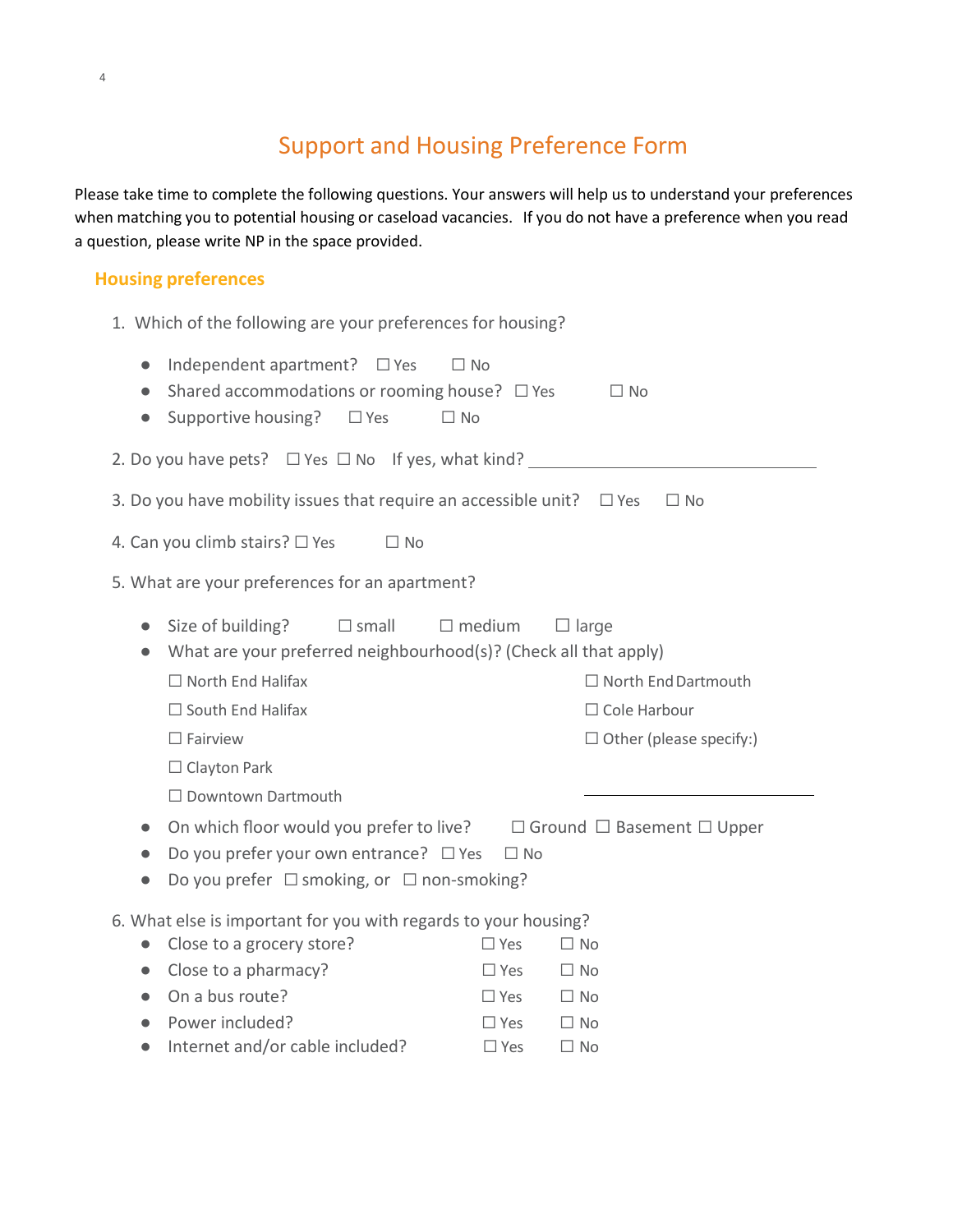### **Support preferences**

| 1. Do you want support to find and secure housing?<br>$\Box$ Yes<br>$\Box$ No        |  |
|--------------------------------------------------------------------------------------|--|
| 2. Do you want ongoing support to maintain housing? $\Box$ Yes<br>$\Box$ No          |  |
| 3. To remain housed, are there things you need support with? $\Box$ Yes<br>$\Box$ No |  |
| Tell us more:                                                                        |  |
|                                                                                      |  |
|                                                                                      |  |
|                                                                                      |  |
|                                                                                      |  |

4. Do you want the support of a Housing Support Worker (HSW)?  $\Box$  Yes  $\Box$  No 5. Do you want the support of an Intensive Case Manager (ICM)?  $\Box$  Yes  $\Box$  No

6. Are there specific support or housing programs you would like to be considered for when a vacancy happens? (Refer to the list of supports and/or housing and list all you would consider).

| Tell us more: |  |  |  |
|---------------|--|--|--|
|               |  |  |  |
|               |  |  |  |

7. Is there anything else you would like to share about your housing or support preferences?

| Tell us more: |  |  |  |
|---------------|--|--|--|
|               |  |  |  |
|               |  |  |  |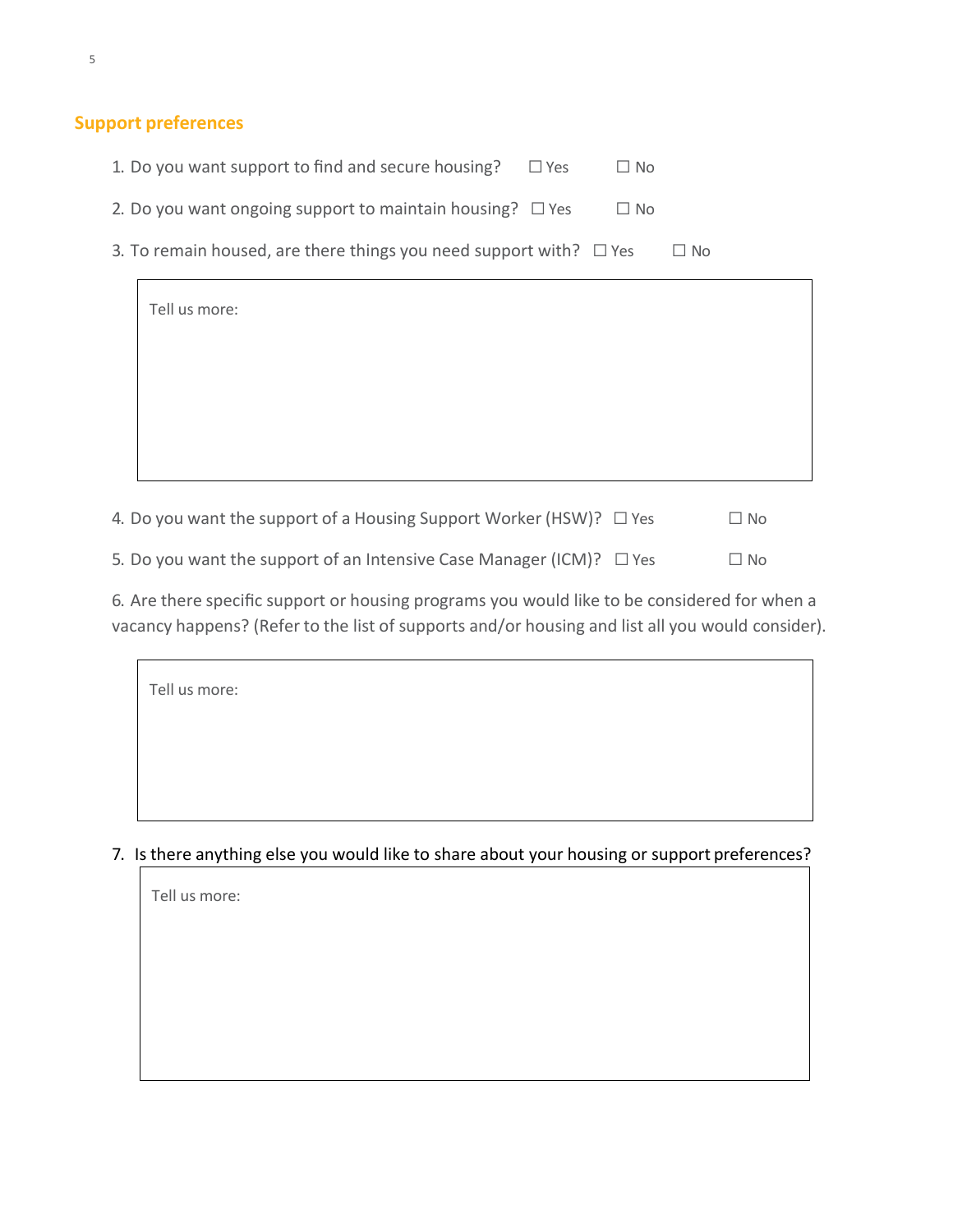|    | To be answered by Client Lead Support Agency:                                                                                                                                                                                 |
|----|-------------------------------------------------------------------------------------------------------------------------------------------------------------------------------------------------------------------------------|
|    | An individual or family becomes document ready once they have completed the<br>Support and Housing Preference Form and the Lead Agency has answered the<br>following questions:                                               |
| 1. | Is the person eligible for income? $\square$ Yes $\square$ No                                                                                                                                                                 |
|    | 2. What source(s) of income do they have, or are eligible for?                                                                                                                                                                |
|    | Please specify:                                                                                                                                                                                                               |
| 3. | Do they have arrears with MRHA? $\Box$ Yes $\Box$ No                                                                                                                                                                          |
| 4. | Has the participant completed secondary eligibility for preferred<br>support or housing program? (for example, completed a full SPDAT,<br>MRHA Seniors application) $\Box$ Yes<br>$\Box$ No                                   |
|    |                                                                                                                                                                                                                               |
|    | Staff Name: Name and Staff Name and Staff Name and Staff Name and Staff Name and Staff Name and Staff Name and Staff Name and Staff Name and Staff Name and Staff Name and Staff Name and Staff Name and Staff Name and Staff |
|    |                                                                                                                                                                                                                               |
|    |                                                                                                                                                                                                                               |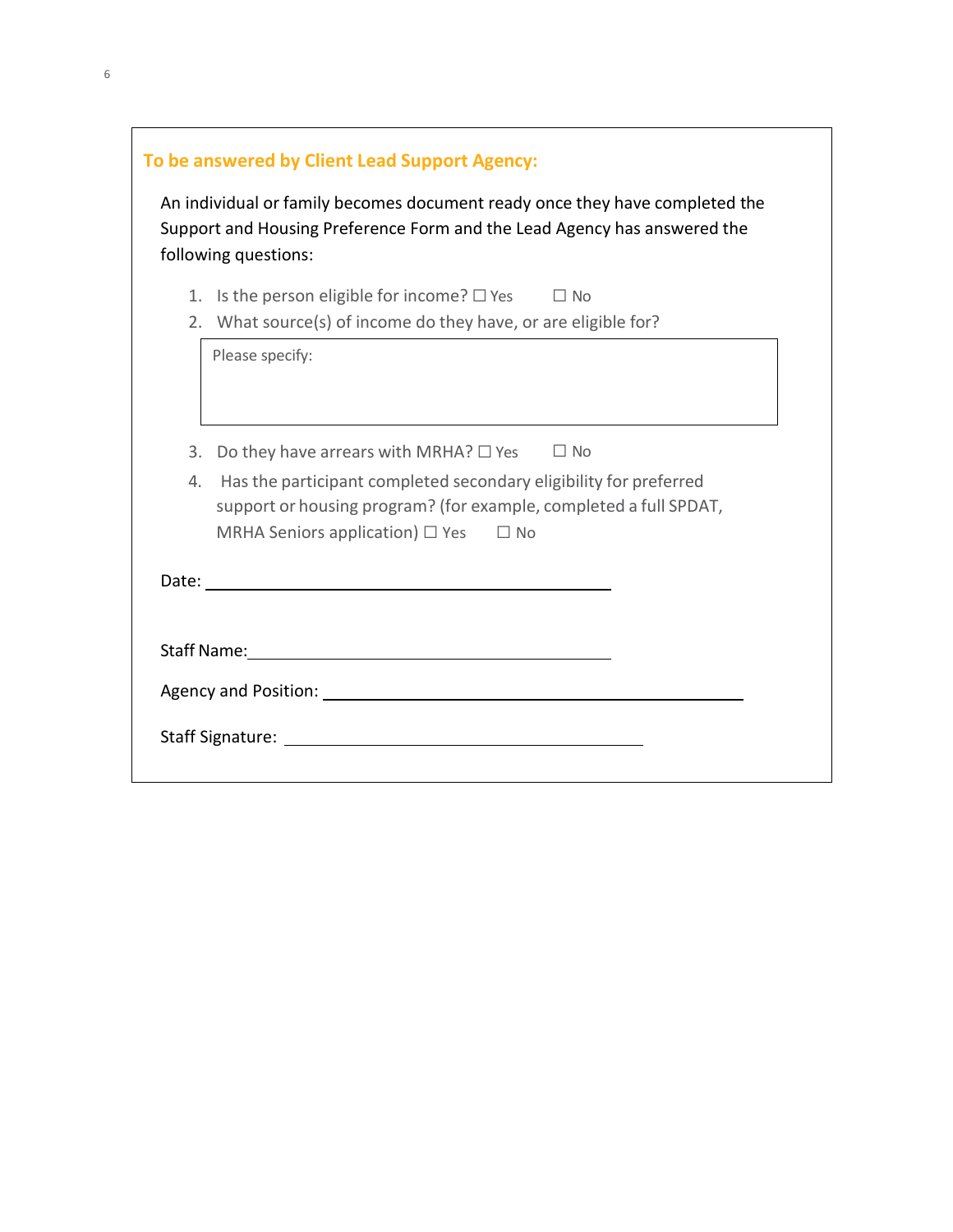# CCT Consent for Release of Information

| , date of birth,                                                                                  |
|---------------------------------------------------------------------------------------------------|
| release information to and request information from the following agencies (please check all that |

| $\Box$ Adsum for Women and Children  | $\Box$ Mainline                         |
|--------------------------------------|-----------------------------------------|
| $\Box$ Metro Turning Point           | $\Box$ Stepping Stone                   |
| $\Box$ Barry House                   | $\Box$ YWCA                             |
| $\Box$ Salvation Army Centre of Hope | $\Box$ Out of the Cold Shelter          |
| $\Box$ MOSH                          | $\Box$ Mi'kmaw Native Friendship Centre |
| $\Box$ Welcome Housing               | $\Box$ Elizabeth Fry Society Mainland   |
| (Halifax Housing Help, Dartmouth     | Nova Scotia                             |
| Housing Help)                        | $\Box$ Direction 180                    |
| $\Box$ Navigator Street Outreach     | $\Box$ Bryony House                     |
| $\Box$ Coverdale Courtwork Society   | $\Box$ 902 Man Up                       |

Other agencies (please print):

*Only pertinent information that relates directly to my search for housing and barriers that relate to my ability to find and keep housing, including the risk of imminent housing loss will be shared. If I do not wish an agency to participate in this process, I will indicate this by NOT checking the box next to that agency. Only those agencies that I have checked will have access to personal information or participate in discussions about me, or my family, during CCT meetings.*

- $\checkmark$  I understand that by signing this form, my personal information will be shared with the above agencies to help connect me to housing and supports when available.
- $\checkmark$  I understand that the agencies listed above and their staff operate as a team. This team approach allows the agencies and their staff to assist me to find and keep stable, permanent housing.
- $\checkmark$  I understand that providing my consent will allow any and all agency staff to speak with each other and to work with the listed community agencies to support me to find and keep permanent housing.
- $\checkmark$  I understand that CCT agencies who work with me, or on my behalf, will consult with me and each other about my housing needs. This may include sharing information about my personal, health and legal issues that may impact my housing needs.

**apply):**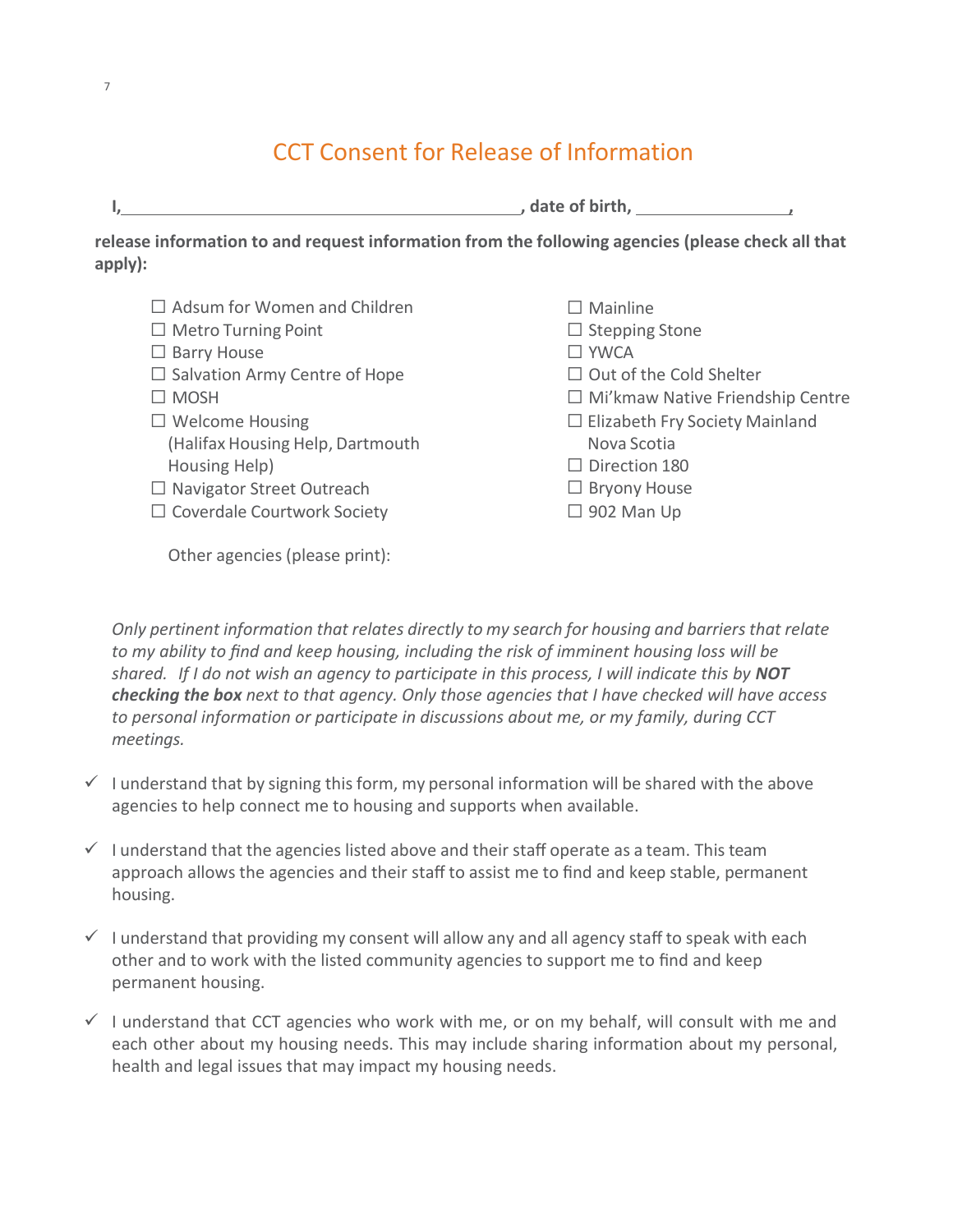- $\checkmark$  I understand that CCT agencies will neither request from each other, nor provide to each other, information which is not directly related to assessing or removing barriers to resolving my housing needs.
- $\checkmark$  I understand that I can identify any information that I feel is sensitive or could affect my safety and request that this information not be shared with CCT.
- $\checkmark$  I may consent to the sharing of personal information on behalf of minor children for whom I have legal guardianship, or for other persons for whom I am a legal representative.
- $\checkmark$  I understand that I can refuse to sign this form and if I do not sign, I will not be prevented from accessing services at this agency and any agency listed above.
- $\checkmark$  I understand that I have a right to see a current list of agencies involved in the CCT process. I understand that additional agencies may join the CCT at any time, but these agencies will not have access to my information unless I agree to disclose information to them.
- $\checkmark$  I understand that my consent is valid for 12 months, or until such time as I withdraw my consent, whetherin writing or verbally, or until my file closes. Consent will be renewed annually.
- $\checkmark$  I understand that my consent to participate is completely voluntary and that I may withdraw my consent at any time.
- $\checkmark$  I understand that if I have questions about this consent form, I can contact:

at

I have read or have had this read to me and understand all the parts of this consent form and give consent.

| Signature:                   | Date: |
|------------------------------|-------|
| <b>Signature of Witness:</b> | Date: |
| Witness - Staff Member Name: | Date: |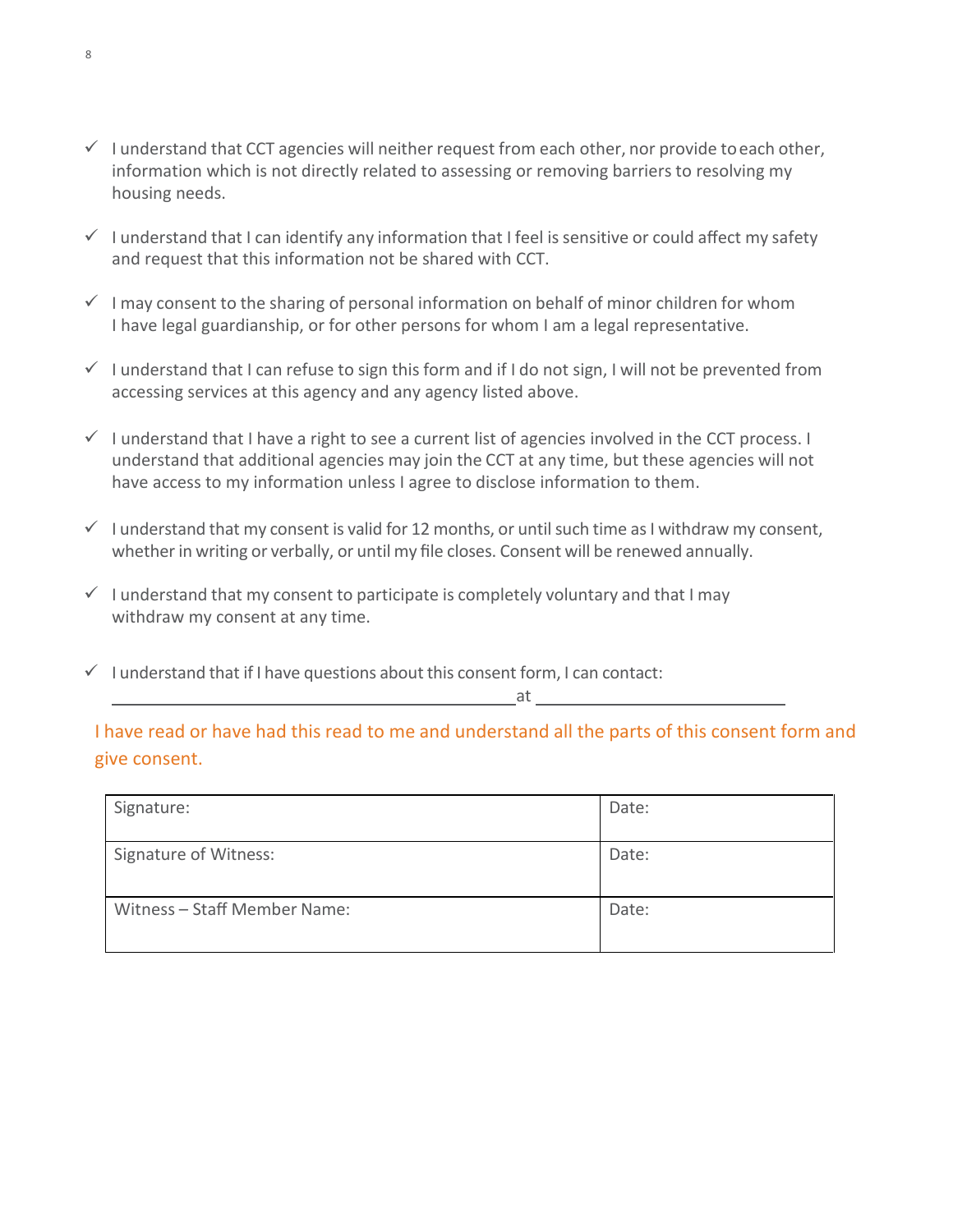NOTES: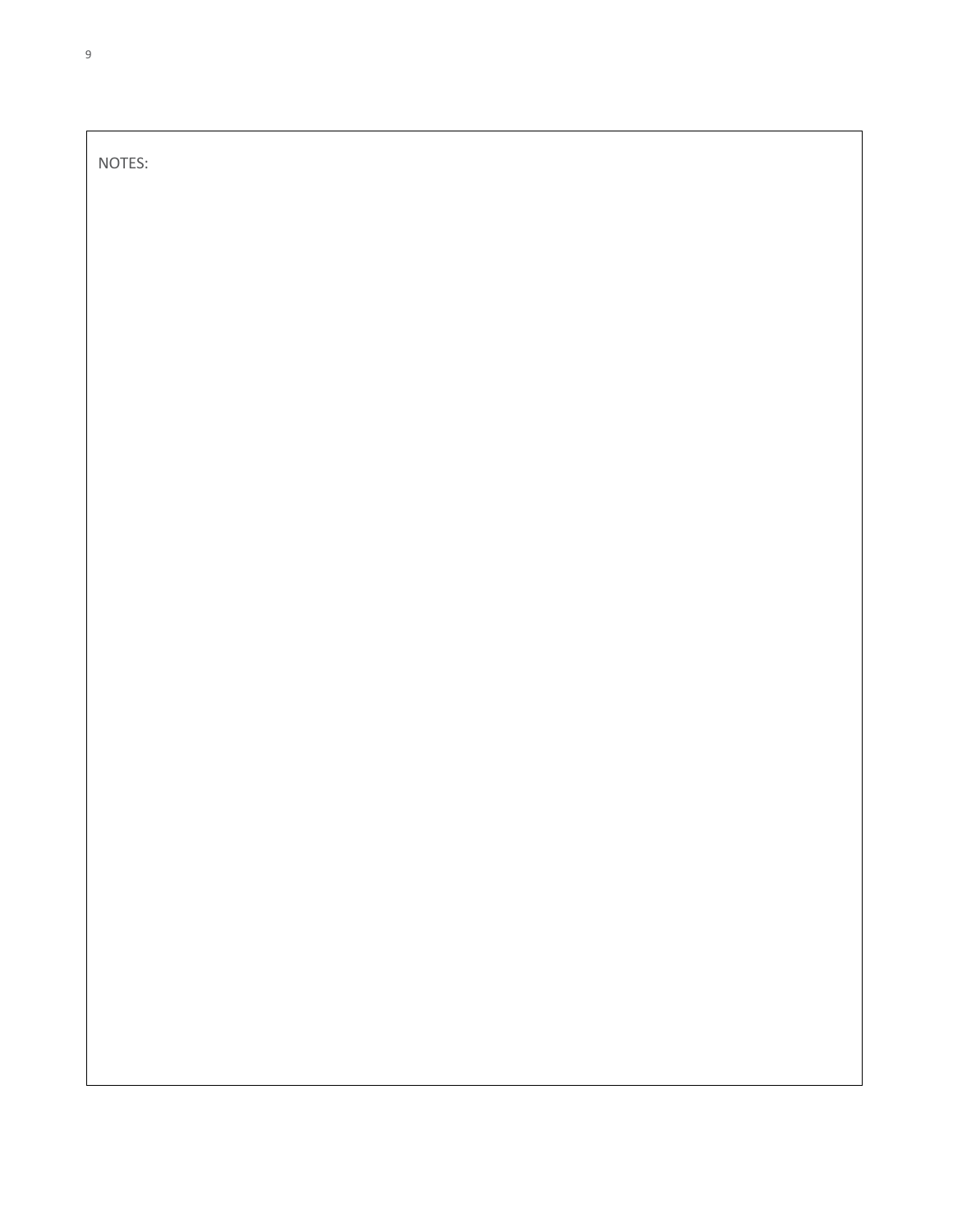### By-Name List Update Form

| Client Unique Identifier:    | Date: |  |
|------------------------------|-------|--|
| <b>Client Lead Agency:</b>   |       |  |
| Staff submitting thisupdate: |       |  |

| <b>Update/Track</b>               | <b>Date</b> | <b>Notes</b> |
|-----------------------------------|-------------|--------------|
| VI-SPDAT completed                |             |              |
| CCT consent signed                |             |              |
| Completed Housing Preference form |             |              |
| Is Document Ready                 |             |              |
| Offered support                   |             |              |
| Accepted support                  |             |              |
| Offered housing unit              |             |              |
| Accepted housing unit             |             |              |
| Move-in completed                 |             |              |
| Moved to Inactive                 |             |              |
| Return to active from housing     |             |              |
| Return to active from inactive    |             |              |
| New lead agency chosen            |             |              |

It is important to ensure the BNL is updated to ensure we are supporting staff to better meet the needs of the people they have agreed to support in finding housing.

Email all updates to [cas@ahans.ca](mailto:cas@ahans.c)

- If you do not have access to make updates directly on the BNL, please submit this form within 48 hours of knowing a change in individual or family status.
- If have access to make updates directly on the BNL, please use this form to ensure status updates on individuals and families are accurate and complete.